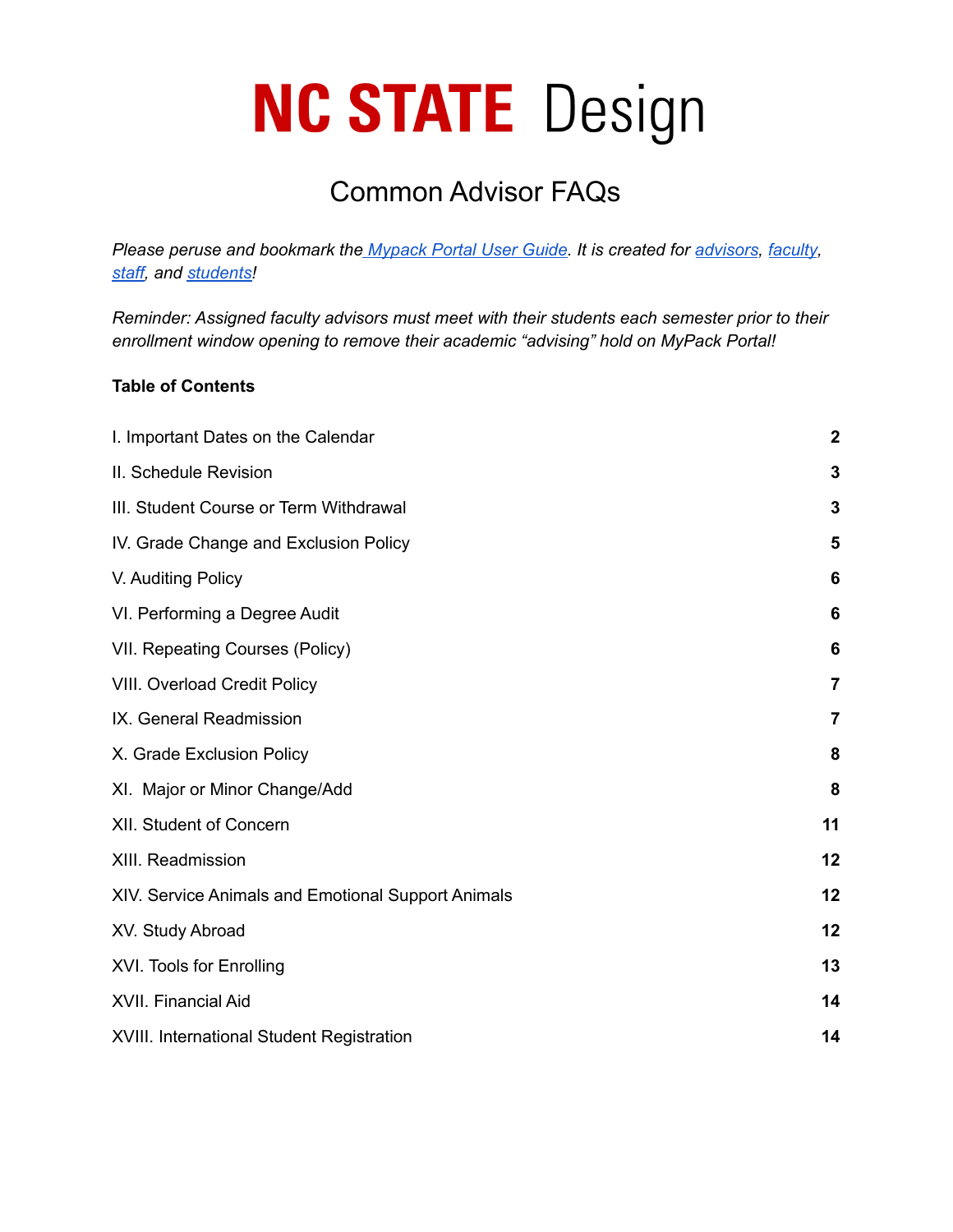## <span id="page-1-0"></span>**I. Important Dates on the Calendar**

[Academic](https://studentservices.ncsu.edu/calendars/academic/) Calendar for Spring 2022 & Fall 2022 [Enrollment](https://studentservices.ncsu.edu/calendars/enrollment/) Calendar

#### **January 14/August 26 - Last day to add a course without permission**

- The last day students can add a course on MyPack Portal without the permission of an instructor. Students must contact the instructor directly for permission to enroll and be added into the course through their department's Undergraduate/Graduate Program Coordinator.
- If students are being enrolled in a course past the course cap technically, personnel are not allowed to enroll students into the course until AFTER this day as this date is when the waitlist is cleared. However, COD tends not to follow this rule since Design students take priority in enrollment.

#### **January 24/September 2 - Census Date/Official Enrollment Date**

- Last day for students to add a course with the permission of an instructor.
- Last day for students to drop a course without a W grade. Drops after this date will result in a W grade showing on the transcript.
- Last day to change a course from credit to audit.
- Last day for graduate students to have a Reduced Course Load form submitted to the Graduate School and OIS (for international students) - this is only used during a graduate student's last semester.
- AFTER Census Day, undergraduate students can still drop out of their classes on MyPack Portal UNLESS they drop under 12 credit hours as the system will not allow the student to submit it. S/he will have to submit a [Schedule](https://studentservices.ncsu.edu/wp-content/uploads/2019/08/Schedule-Revision-Form-10-2018-1.pdf) Revision Form with [a](https://studentservices.ncsu.edu/wp-content/uploads/2018/09/supplementaldataform-NO-DEAN.pdf) [Supplemental](https://studentservices.ncsu.edu/wp-content/uploads/2018/09/supplementaldataform-NO-DEAN.pdf) Data form.

AFTER Census Day, graduate students must complete the Schedule Revision [form](https://studentservices.ncsu.edu/wp-content/uploads/2018/09/Schedule-Revision-form-NO-DEAN-2018.pdf) and Schedule Justification [form](https://grad.ncsu.edu/wp-content/uploads/2015/11/schedule-revision-justification.pdf) and have it signed in several sections before submitting it to the Graduate School liaison to ADD a course.

#### **March 7/October 19 - Drop/Revision Deadline**

- MyPack Portal closes for student-initiated schedule revisions.
- Graduate and Undergraduate students must submit a [Schedule](https://studentservices.ncsu.edu/wp-content/uploads/2019/08/Schedule-Revision-Form-10-2018-1.pdf) Revision Form with a [Supplemental](https://studentservices.ncsu.edu/wp-content/uploads/2018/09/supplementaldataform-NO-DEAN.pdf) Data form after this date.
- Last day to change to credit only at ALL levels.

#### **Example for 2022-2023**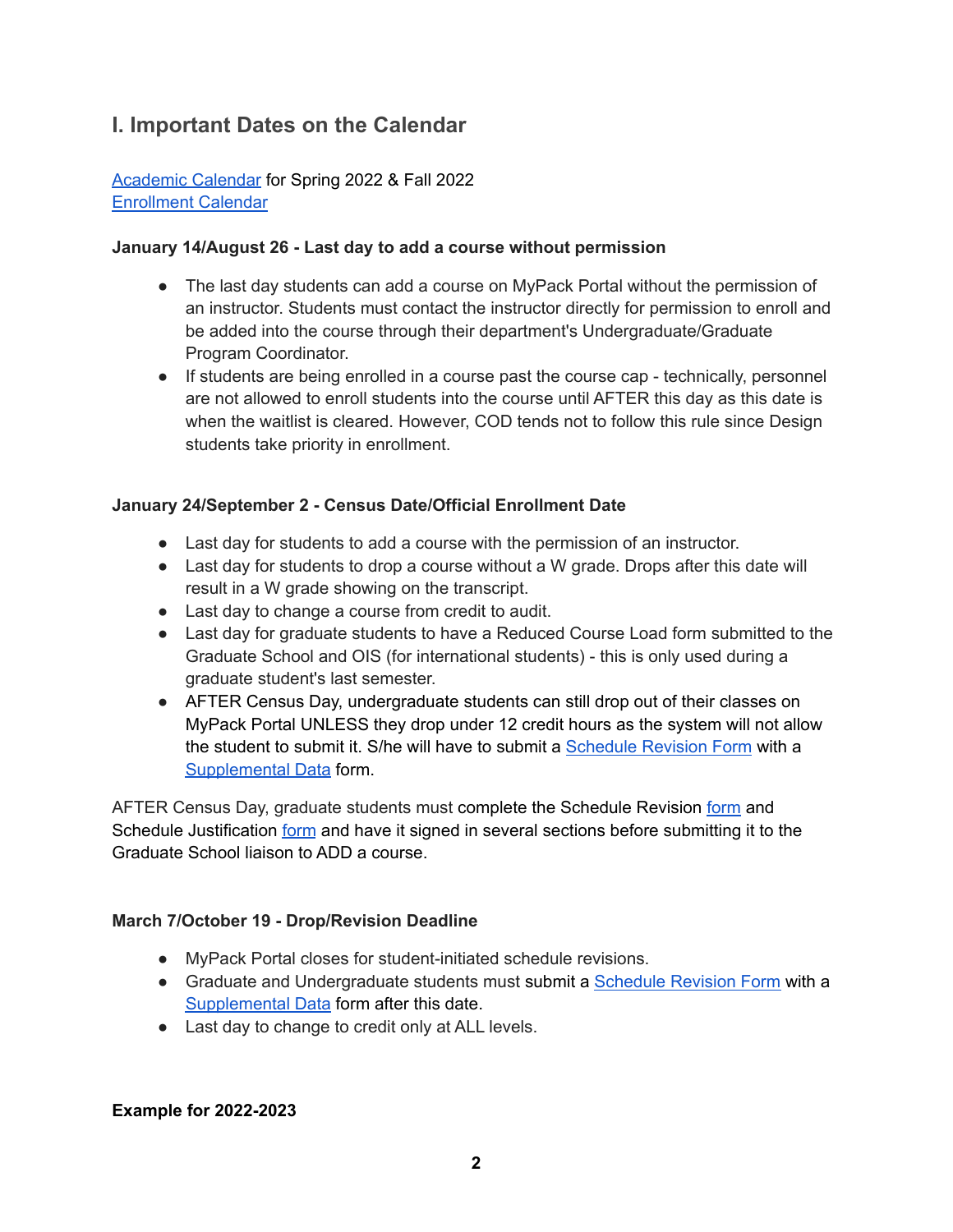- **Schedule of Classes available**: Wednesday, March 9
- **Shopping Cart in Enrollment Wizard opens**: Wednesday, March 9
- **Registration for Fall begins**: Monday, March 28
- **Late [Registration](https://ncsu.us6.list-manage.com/track/click?u=59cd6a80e7&id=d6a049ecb4&e=b78b1c6124)**\*: Wednesday, July 20. Students not registered for at least 1 class for the respective term by these dates will be assessed a \$100 Late Registration Fee as part of enrollment.
- **Tuition and Fees Due**: See the Student [Services](https://ncsu.us6.list-manage.com/track/click?u=59cd6a80e7&id=2e8e8dbf89&e=b78b1c6124) Center website.

## <span id="page-2-0"></span>**II. Schedule Revision**

Schedule revisions are submitted when there are any changes in a student's schedule or grading option for a course in their schedule AFTER Census Day.

A. After Census Day, students must submit the schedule revision through their MyPack Portal. Instructions to do so are provided in the following link:

[https://studentservices.ncsu.edu/your-classes/registration/enrollment-wizard/schedule-revision-r](https://studentservices.ncsu.edu/your-classes/registration/enrollment-wizard/schedule-revision-requests/) [equests/](https://studentservices.ncsu.edu/your-classes/registration/enrollment-wizard/schedule-revision-requests/)

B. If a student is unable to submit one through MyPack Portal, s/he can submit the physical [Schedule](https://studentservices.ncsu.edu/wp-content/uploads/2018/09/Schedule-Revision-form-NO-DEAN-2018.pdf) Revision form by printing it, acquiring the necessary physical signatures that is associated with their request (under Section 2A./2B/2C, then emailing it to the Registrar's office for processing.

Important Note: Depending on the nature of their request (noted in the boxes of Section 2), students must obtain the signature of the advisor, instructor or department head, and/or College Dean.

Note: The signature of the Graduate School Dean is only required for graduate students. After s/he obtains the Dean's signature, they should send the Schedule Revision form to their Graduate Services Coordinator, Courtney Ray [\(cray3@ncsu.edu](mailto:cray3@ncsu.edu)) to send to the Graduate School for the signature and processing.

Please note that students can only submit and get these Schedule Revision requests approved if they meet the one of the three following categories as listed at the bottom on the [Schedule](https://studentservices.ncsu.edu/your-classes/registration/enrollment-wizard/schedule-revision-requests/) [Revision](https://studentservices.ncsu.edu/your-classes/registration/enrollment-wizard/schedule-revision-requests/) Request page:

- 1. Medical
- 2. Psychological
- 3. Dire Personal or Family Hardship

## <span id="page-2-1"></span>**III. Student Course or Term Withdrawal**

Whenever a student chooses to withdraw from a course, the sooner they take action the better. There are deadlines in place and it affects whether the W grade will show on the student transcript or not.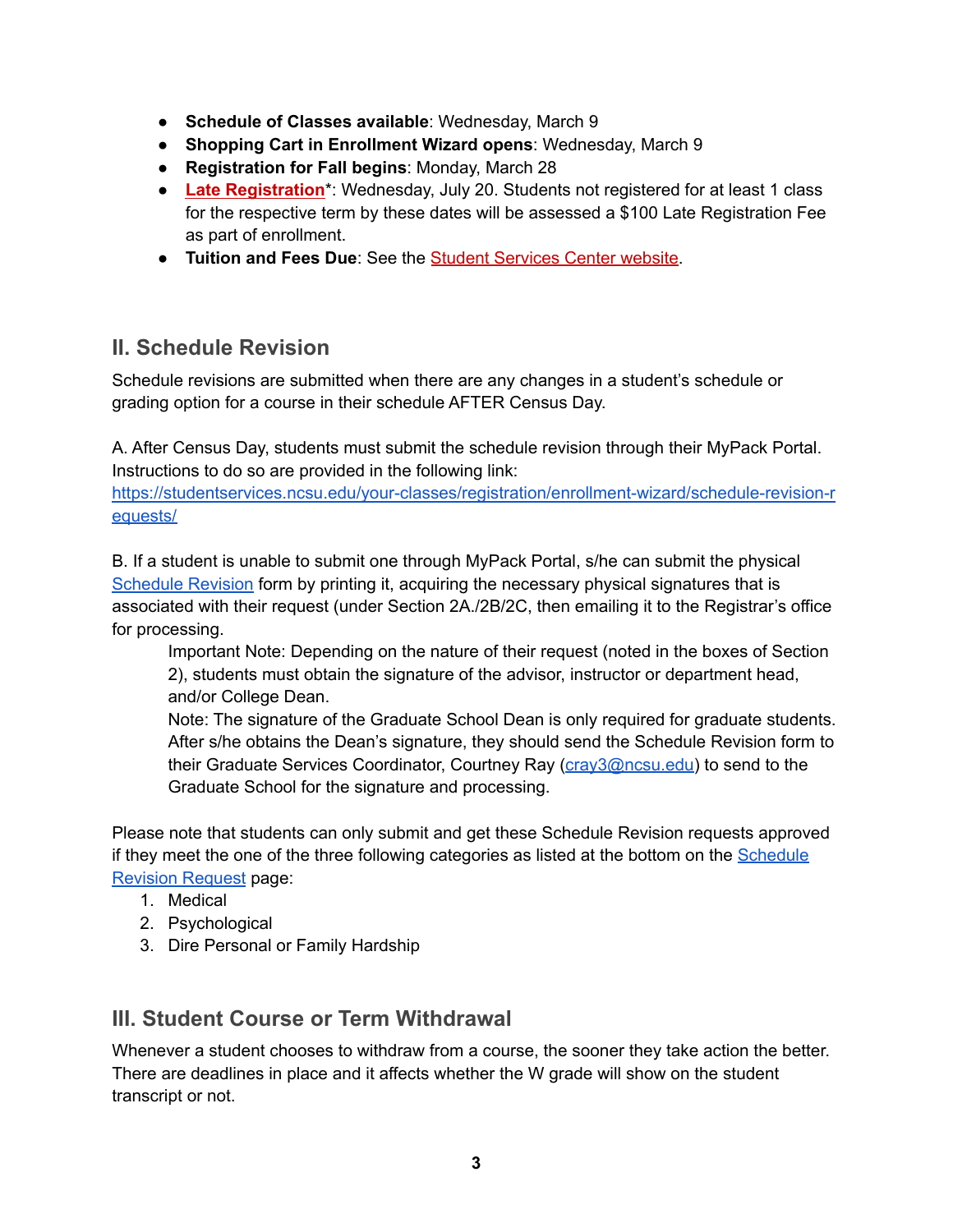Students have the option to withdraw for the term or for a course.

- 1. Dropping a Course
	- a. Drop *on or before* Census Day, it will not appear on transcript
	- b. Drop *on* Drop/Revision Deadline, it will appear as a W grade.
		- i. Only students meeting the extenuating circumstances and received the Dean's approval can avoid the W grades from being posted.
	- c. *After* Drop/Revision Deadline, submit [schedule](https://studentservices.ncsu.edu/your-resources/forms/) revision form
- 2. Term [Withdrawal](https://policies.ncsu.edu/regulation/reg-02-05-04/) on MyPack Portal student can fail to meet [SAP.](https://studentservices.ncsu.edu/your-degree/academic-progress/)
	- a. Graduate or [Undergraduate](https://studentservices.ncsu.edu/your-classes/withdrawal/) Term Withdrawal (Student Services)
		- i. When students withdraw after Census Day, they receive a "W" grade and it counts towards their SAP. After the first day but before Census, RR will make a note of "term withdrawal." Policy [here](https://studentservices.ncsu.edu/your-classes/withdrawal/process/).
		- ii. Undergraduates are limited to **16 hours** of W during their undergraduate career. HOWEVER, a full-term withdrawal does NOT count toward the 16 hours. [Refunds](https://studentservices.ncsu.edu/your-money/bill/refunds-and-reimbursements/refunds-for-withdrawal/) (Student Services)
	- b. [Withdrawal](https://studentservices.ncsu.edu/your-classes/withdrawal/process/) Process & Timeline
		- i. If the student is withdrawing from all courses BEFORE the Drop/Revision deadline AND wishes to NOT receive a W grade for the course - s/he must meet the [extenuating](https://studentservices.ncsu.edu/your-classes/withdrawal/extenuating-circumstances/) [circumstances](https://studentservices.ncsu.edu/your-classes/withdrawal/extenuating-circumstances/) criteria and receive approval from the Dean (signature on the [Schedule](https://studentservices.ncsu.edu/wp-content/uploads/2019/08/Schedule-Revision-Form-10-2018-1.pdf) Revision form).The [Supplemental](http://dnserrorassist.att.net/search/?q=http%3A//ncsu.parature.com/FileManagement/Download/c8810277b023466dbad218cacee3d553&r=&t=0&akaCid=aaaaaaaa&bc=) Data form must be completed as well.
		- ii. If the student is withdrawing from all courses AFTER the University deadline to drop a course with a W (after week 8), they must have extenuating circumstances and provide documentation. That documentation is required to be uploaded on MyPack Portal.
		- iii. The self-service current term withdrawal request deadline is 30 days AFTER the TERM ENDS and it is considered a retroactive withdrawal and initiates at the Counseling Center.
		- iv. If a term withdrawal is denied, the student may appeal to the Term Withdrawal Appeals Committee.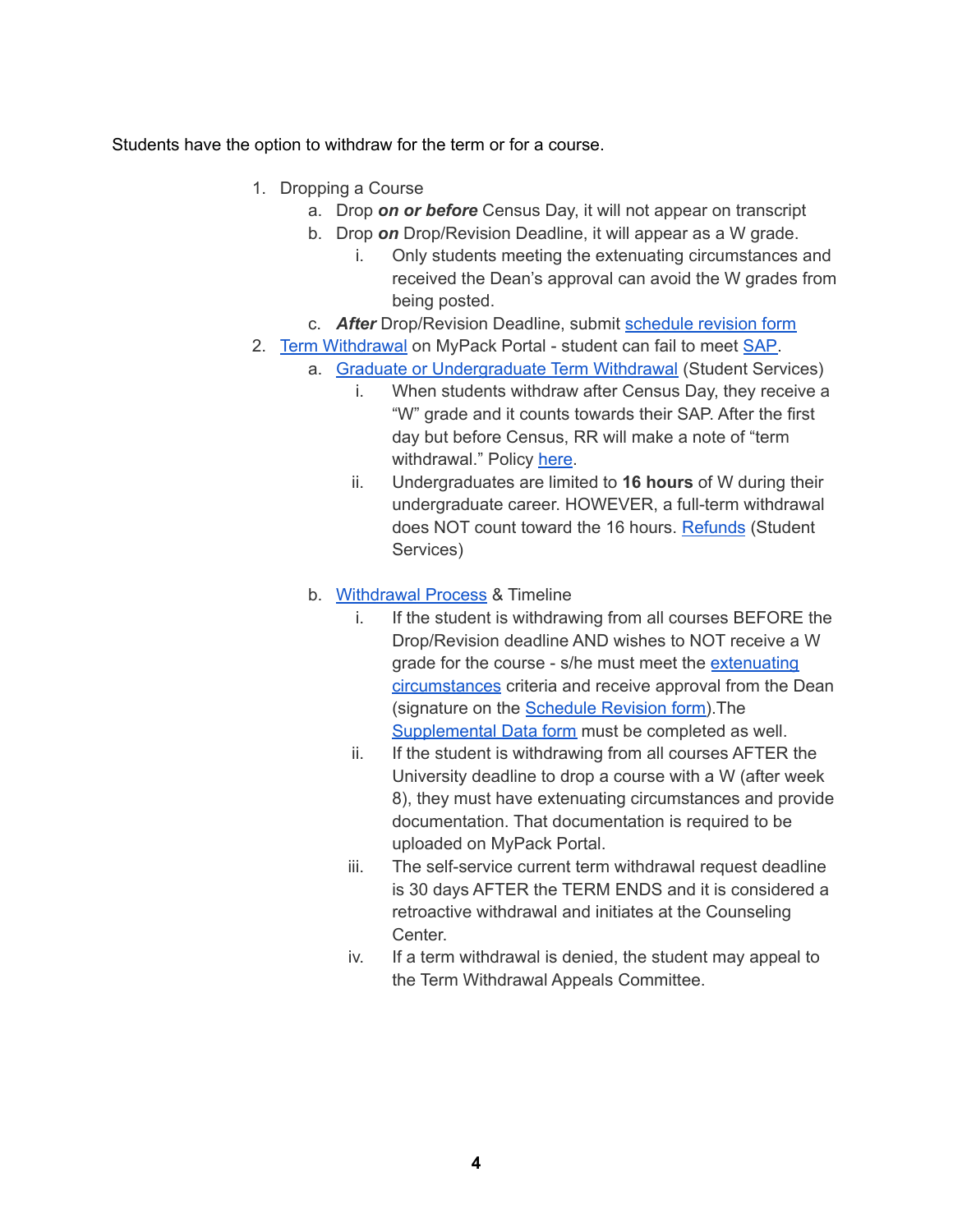## <span id="page-4-0"></span>**IV. Grade Change and Exclusion Policy**

Instructions on how to change a grade through MyPack Portal <https://sis.emas.ncsu.edu/faculty/faculty-center/#change>

#### [University](https://policies.ncsu.edu/regulation/reg-02-50-03/) Policy

Refer to the "5. Correction of Error in Grading" to learn grades can be revised within a calendar year after the date final grades were submitted. A Grade Change Report form is required for submission, along with the signature of the department head and dean of the college for approval.

Students have the option to change a course to provide a S/U (pass/fail) option over a letter grade. Review the university's policy [here](https://studentservices.ncsu.edu/your-resources/covid-19/spring2020-sat-grading/).

However, please refer to the student's program's curriculum [requirements](https://design.ncsu.edu/incoming-student-registration/) before advising them to change a course grading option to S/U. In many cases, a course will be required to be completed with a C- or higher for credit.

#### **Incomplete Grade Policy**

Students must complete their course material assignments by the end of the next semester in which the student is enrolled (provided that period is no longer than 12 months from the end of the semester or summer session in which the "IN" was received).

Please visit the **[handbook](http://catalog.ncsu.edu/graduate/graduate-handbook/grades/#:~:text=The%20grade%20of%20Incomplete%20(%E2%80%9CIN,caused%20by%20their%20own%20negligence.&text=Students%20must%20not%20register%20again,they%20have%20%E2%80%9CIN%E2%80%9D%20grades.)** policy, section "G. Incompletes" or [here](https://policies.ncsu.edu/regulation/reg-02-50-03/) for further details.

To submit an IN grade change, an instructor must submit an IN grade through MyPack Portal. There is no deadline for this. The Drop/Revision deadline does not apply. Records and Registration can back-date this if needed or have the instructor submit a Grade Change form to change a W (if the student dropped it by accident) grade to an IN for the student.

[Incomplete](https://studentservices.ncsu.edu/forms/registrar/incompleteextension.pdf) Grade Extension Form (on Records and Registration [Forms](https://studentservices.ncsu.edu/your-resources/forms/) page) - This is permissible if the instructor approves on special circumstances. As a reminder, this is an agreement between the instructor and student beyond the semester taught. This means advisors should reach out to the Department Head for permission if a PhD or graduate student is teaching the course as he/she will have to be the one supporting the student instead. *Spring Deadline of April 11, 2022 (Spring 2022).*

#### **[Grade Exclusion Policy](https://policies.ncsu.edu/regulation/reg-02-20-16/)**

Students have the option to apply for a Grade Exclusion to a course where a grade of a C- or below was earned. Undergrad have **two exclusions of a course grade (with a max total of 8 hours for the two) available** to them during their time in their **undergrad** program **as long as they have not A2G.**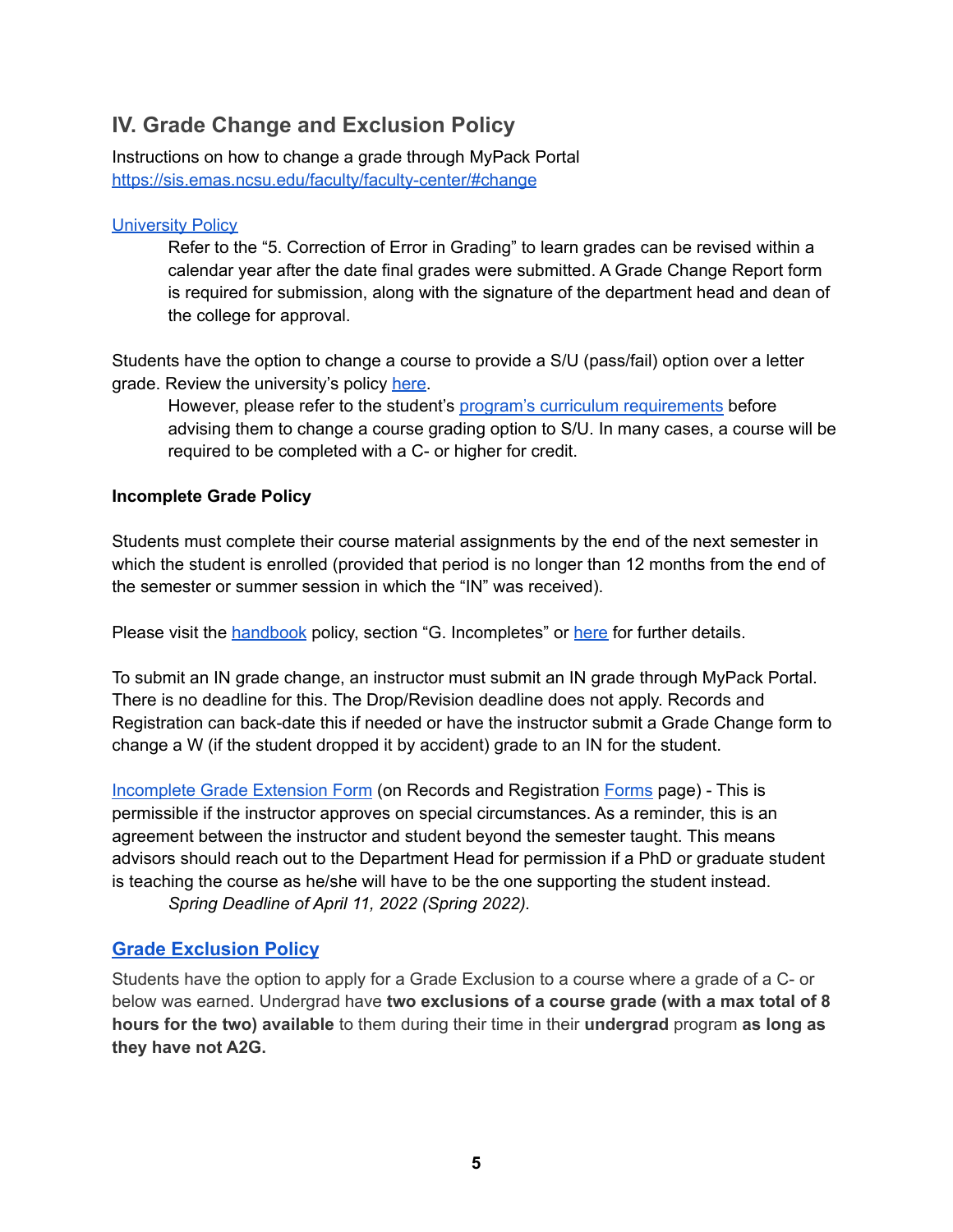- a. If possible, have a discussion with your advisee prior to application of a GE, especially if they have passed the course or if the course grade might count toward another major if they switch. Important info about the use of the grade exclusion appears on the pop-up screen where the student chooses the course(s) to exclude.
- *b.* GE can be processed through MyPack Portal. Instructions are shown [here](https://www.youtube.com/watch?v=2tGNrdaYv8Q). For students who don't have access, *they can fill out the Grade [Exclusion](https://advising.dasa.ncsu.edu/wp-content/uploads/sites/34/2018/08/Grade-Exclusion-Form.pdf) form and turn it in to RR at Harris Hall.*
- *c. Once a student applies for graduation, they CANNOT apply for this!*

## <span id="page-5-0"></span>**V. Auditing Policy**

University Policy **-** <https://policies.ncsu.edu/regulation/reg-02-20-04/> Course Audit Fee - <https://studentservices.ncsu.edu/your-money/tuition-and-fees/audits/>

To audit a course, a student must fill out the audit form and submit it to Records and Registration - [Undergraduate](https://studentservices.ncsu.edu/forms/registrar/auditform.pdf) Audit Form / [Graduate](https://grad.ncsu.edu/wp-content/uploads/2018/04/audit-request-form.pdf) Audit Form

## <span id="page-5-1"></span>**VI. Performing a Degree Audit**

<https://sis.emas.ncsu.edu/advisors/degree-audit/>

Advisors perform a degree audit to see how far the student has progressed through their undergraduate/graduate curriculum.

## <span id="page-5-2"></span>**VII. [Repeating](https://studentservices.ncsu.edu/your-grades/general-info/) Courses ([Policy](https://policies.ncsu.edu/regulation/reg-02-20-06))**

Undergraduates may repeat a course for credit once without permission if the previous attempt was completed with a D+ or lower. Students must have permission from the Dean of the College to attempt a course more than twice.

Unless a student applies a grade exclusion, the grades for all course attempts are included in the calculated GPA.

There is *no limit* to retaking the U/W grade, but after the 2nd attempt it is highly unlikely financial aid would cover it. In addition, attempting the course a third time or beyond will require a schedule revision form to be completed (requires Dean's Office approval).

Tell students to try to register on their end first before advising them to fill out the form because sometimes the way the system counts is a bit wonky.

*Students cannot "replace" their grade. It'll still show on their transcript but it'll update their GPA calculation.*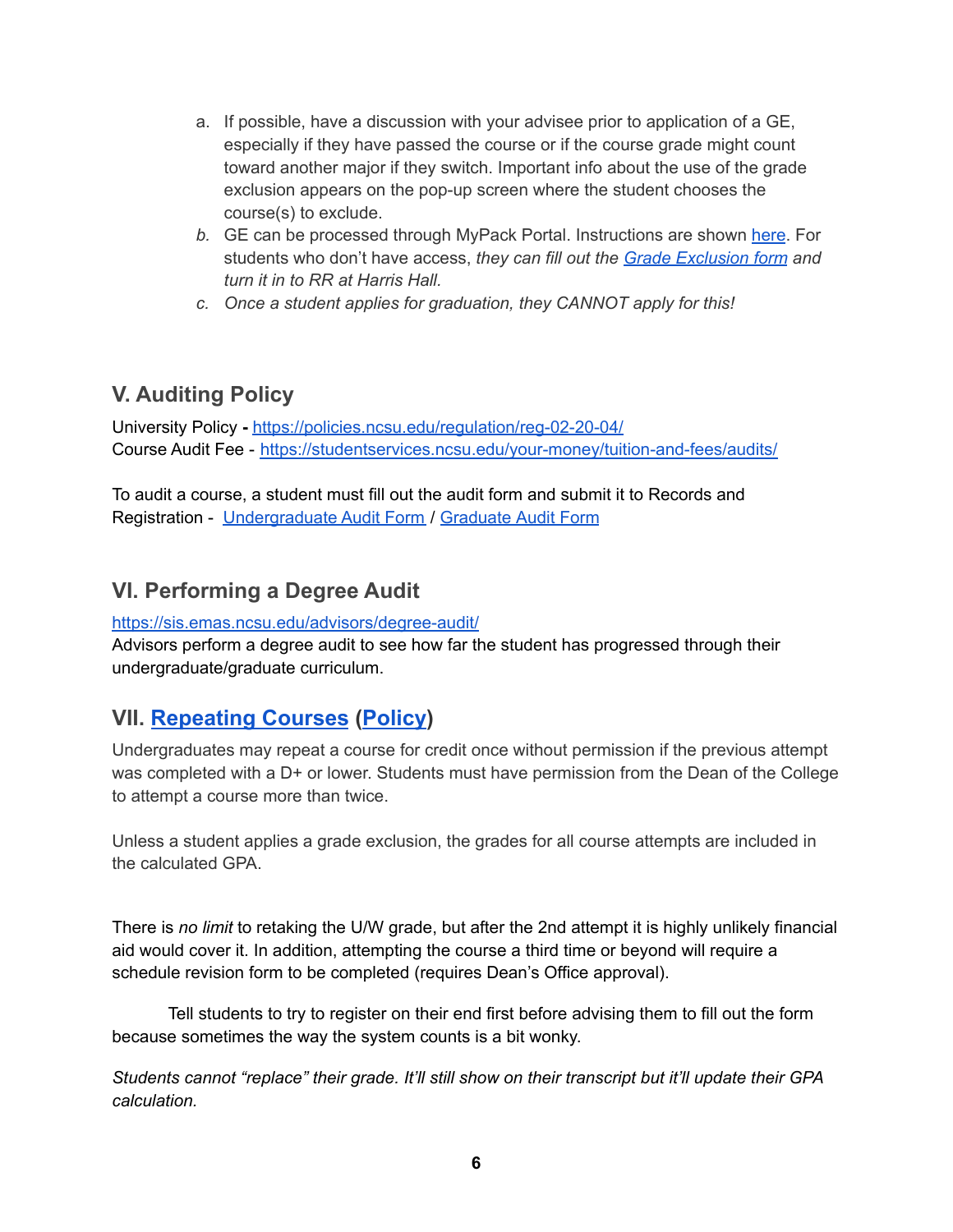## <span id="page-6-0"></span>**VIII. [Overload](https://policies.ncsu.edu/regulation/reg-02-20-05/) Credit Policy**

#### **Undergraduate Students**

Fall and Spring semester maximum load = **21 credits** (need **12** to be full-time). Summer = **2 courses + 1 Physical Education course**

To override, undergrads **>19 credits** must obtain approval from an academic advisor and college dean.

*COD students generally take 15-16 [credits/semester](https://design.ncsu.edu/incoming-student-registration/) to be on track but they can take 12-18 [credits/semester.](https://design.ncsu.edu/incoming-student-registration/)*

Freshmen (first semester) and continuing students should carry no more than 16 credits/semester if they carry <2.0 GPA or indices <2.0.

*During the summer session, undergraduate students must complete a Schedule Revision form to exceed maximum hours allowed.*

*During the fall/spring semester, undergraduate students must complete the [Course](https://studentservices.ncsu.edu/forms/registrar/waiver.pdf) Load Waiver* (SS [Form](https://studentservices.ncsu.edu/your-resources/forms/) page) to enroll in more than 18 hours. If s/he wishes to enroll in more than 21 hours, *then s/he must complete a [Schedule](https://studentservices.ncsu.edu/your-classes/registration/enrollment-wizard/schedule-revision-requests/) Revision Form through MyPack Portal via Enrollment Wizard.*

#### **Graduate Students**

Fall and Summer semester maximum load = **15** credits (full-time, not holding assistantships; need 9 credits to be full-time) Summer = **6 credits** (need **9** to be full-time).

*Graduate students can take up to 15 credit hours a semester. Students who wish to enroll in more than 15 hours must complete a Schedule Revision Form through MyPack Portal's Enrollment Wizard as noted on the Graduate School [Handbook](http://catalog.ncsu.edu/graduate/graduate-handbook/course-registration/#text)* to exceed maximum hours, regardless of the semester.

## <span id="page-6-1"></span>**IX. General Readmission**

Any undergrad and Agricultural Institute student who fails to enroll for any Fall or Spring semester must apply for readmission to continue their degree program ([policy\)](https://studentservices.ncsu.edu/your-degree/readmission/).

\$60 non-refundable readmission fee to Dept of Registration and Records.

Application Dates for readmission are listed [here](https://studentservices.ncsu.edu/your-degree/readmission/).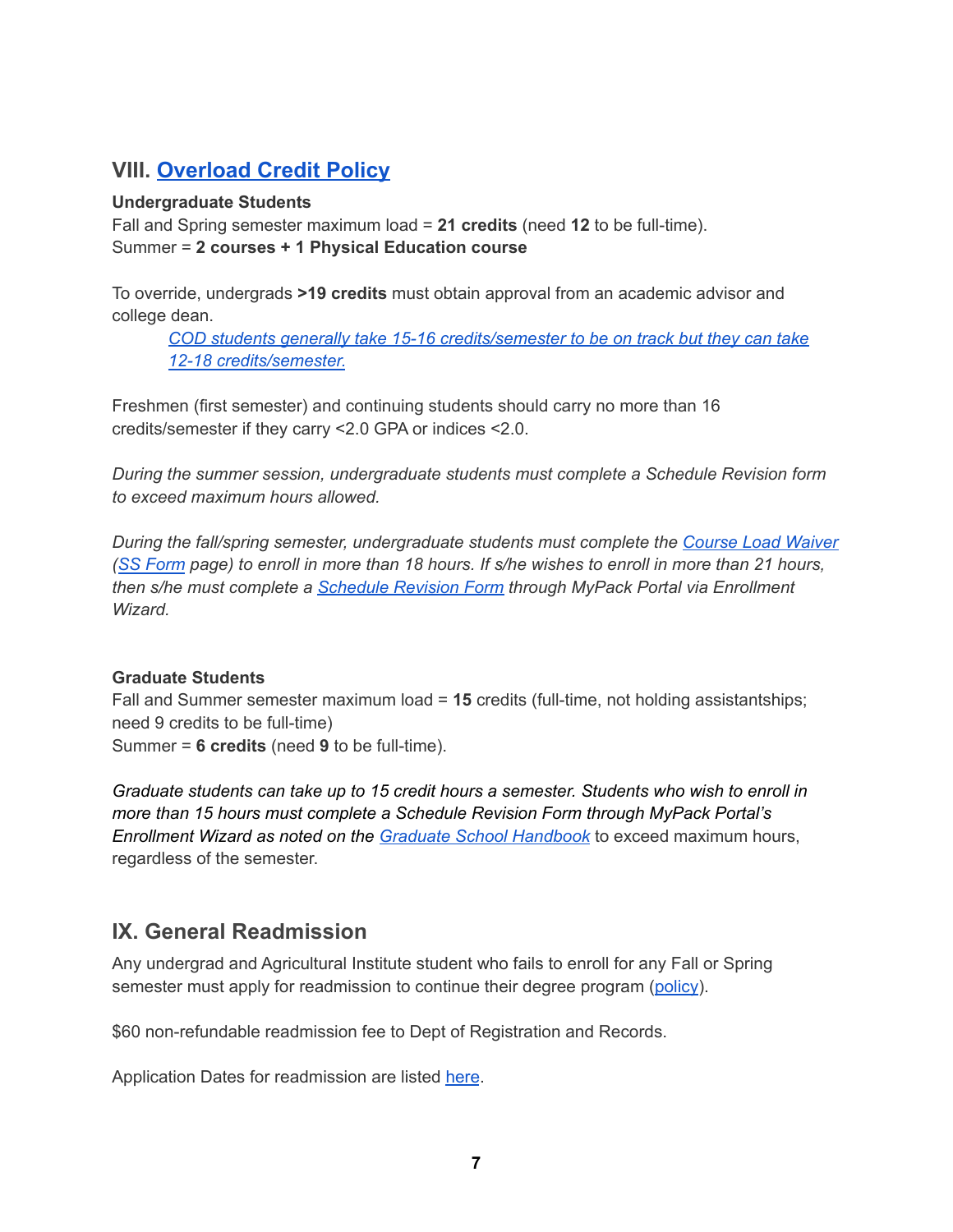For example, if a Design student withdrew from the Fall semester and wished to return for Spring semester then she only needs to submit a readmission application and RDS form (no need to reapply and submit a portfolio as she was already been accepted into the Design program. Do not repeat the process). Along with paying a \$60 readmission fee.

## <span id="page-7-0"></span>**X. Grade [Exclusion](https://policies.ncsu.edu/regulation/reg-02-20-16/) Policy**

Students have the option to apply for a Grade Exclusion to a course where a grade of a C- or below was earned.

Undergraduate students have **two exclusions of a course grade (with a max total of 8 hours for the two) available** to them during their time in their **undergrad** program **as long as they have not applied to graduate.**

- a. If possible, have a discussion with your advisee prior to application of a GE, especially if they have passed the course or if the course grade might count toward another major if they switch. Important info about the use of the grade exclusion appears on the pop-up screen where the student chooses the course(s) to exclude.
- *b.* GE can be processed through MyPack Portal. For students who don't have access, *they can fill out the Grade [Exclusion](https://advising.dasa.ncsu.edu/wp-content/uploads/sites/34/2018/08/Grade-Exclusion-Form.pdf) form and turn it in to RR at Harris Hall.*
- *c. Once a student applies for graduation, they CANNOT apply for this!*

## <span id="page-7-1"></span>**XI. Major or Minor Change/Add**

<https://studentservices.ncsu.edu/your-degree/coda-home/>

*Note: Art and Design, Industrial Design and Graphic Design minors are offered to our Design students (Architecture, Art & Design, Graphic Design, Industrial Design,and Design Studies major students) exclusively.*

*Please do not share this information openly since it's reserved for our students and we have limited seat availability in these classes. It would be frustrating for students to want these minors but unable to get into these classes.*

*Also keep in mind, students cannot have a minor of their major (ex. Graphic Design major and minor). In addition, Design Studies CANNOT minor in Art & Design since the curriculum is too similar. However, Architecture students CAN have a minor in Landscape Architecture.*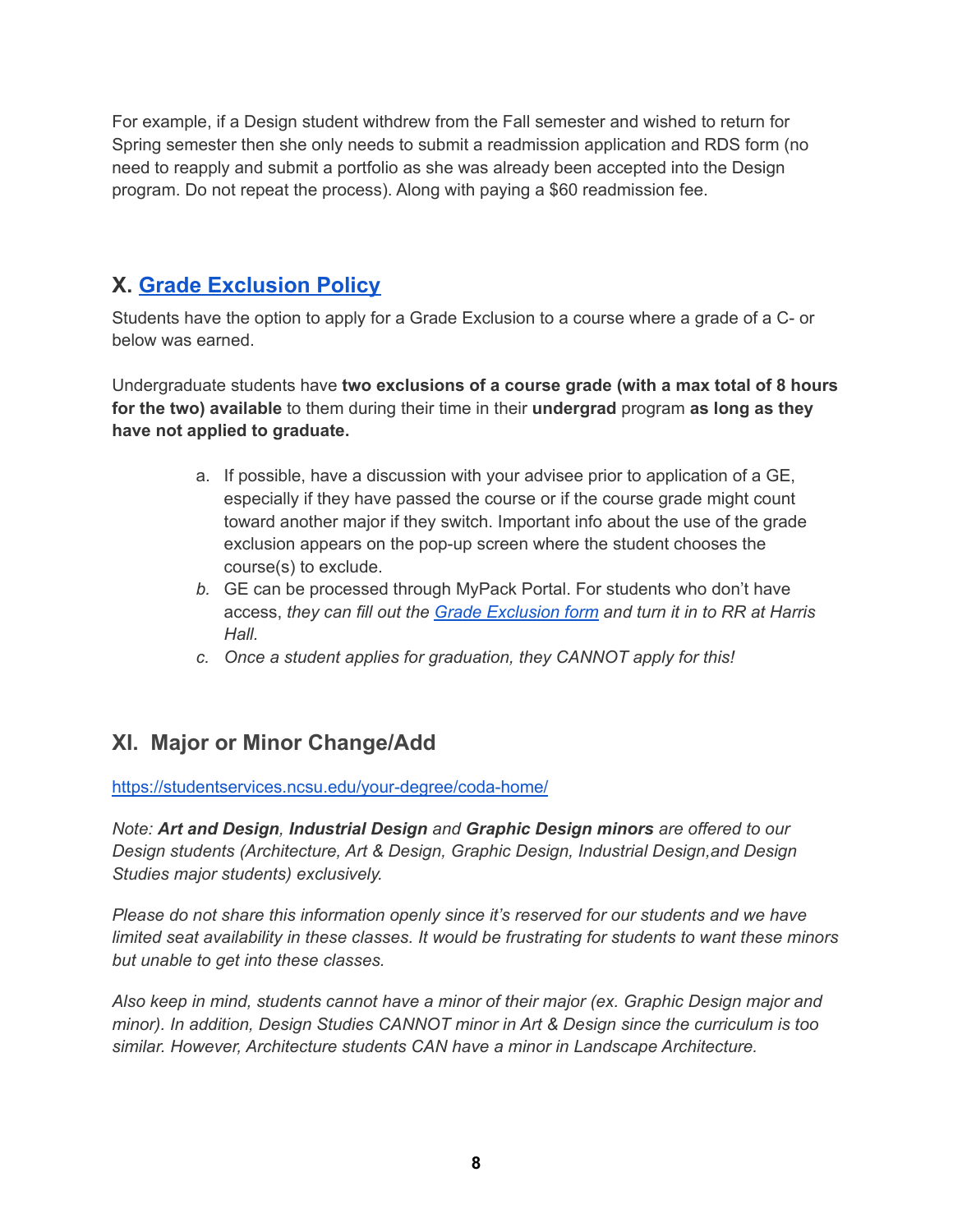### **Common Minors Among our Design Students by Major**

| Architecture   | Landscape Architecture<br><b>Environmental Science</b><br><b>Horticultural Science</b><br><b>Outdoor Leadership</b><br>Accounting<br><b>Business Administration</b><br><b>Business Entrepreneurship</b><br>Art and Design<br><b>Art Studies</b><br><b>History</b><br>Psychology<br>Sociology<br><b>Women Gender Sexual Studies</b><br><b>Music</b><br><b>Music Composition Emphasis</b>                              |
|----------------|----------------------------------------------------------------------------------------------------------------------------------------------------------------------------------------------------------------------------------------------------------------------------------------------------------------------------------------------------------------------------------------------------------------------|
| Art and Design | Arts Entrepreneurship<br><b>Business Entrepreneurship</b><br><b>Business Administration</b><br><b>Outdoor Leadership</b><br><b>Biological Sciences</b><br><b>Coaching Education</b><br>Sociology<br><b>Computer Programming</b><br><b>Creative Writing</b><br><b>Film Studies</b><br>English<br>French<br><b>German Studies</b><br>Psychology<br>Philosophy<br><b>Political Science</b><br><b>Textile Technology</b> |
| Design Studies | Anthropology<br><b>Horticulture Science</b><br>English<br><b>History</b><br>Japan Studies<br><b>Arts Entrepreneurship</b><br><b>Business Administration</b><br><b>Business Entrepreneurship</b>                                                                                                                                                                                                                      |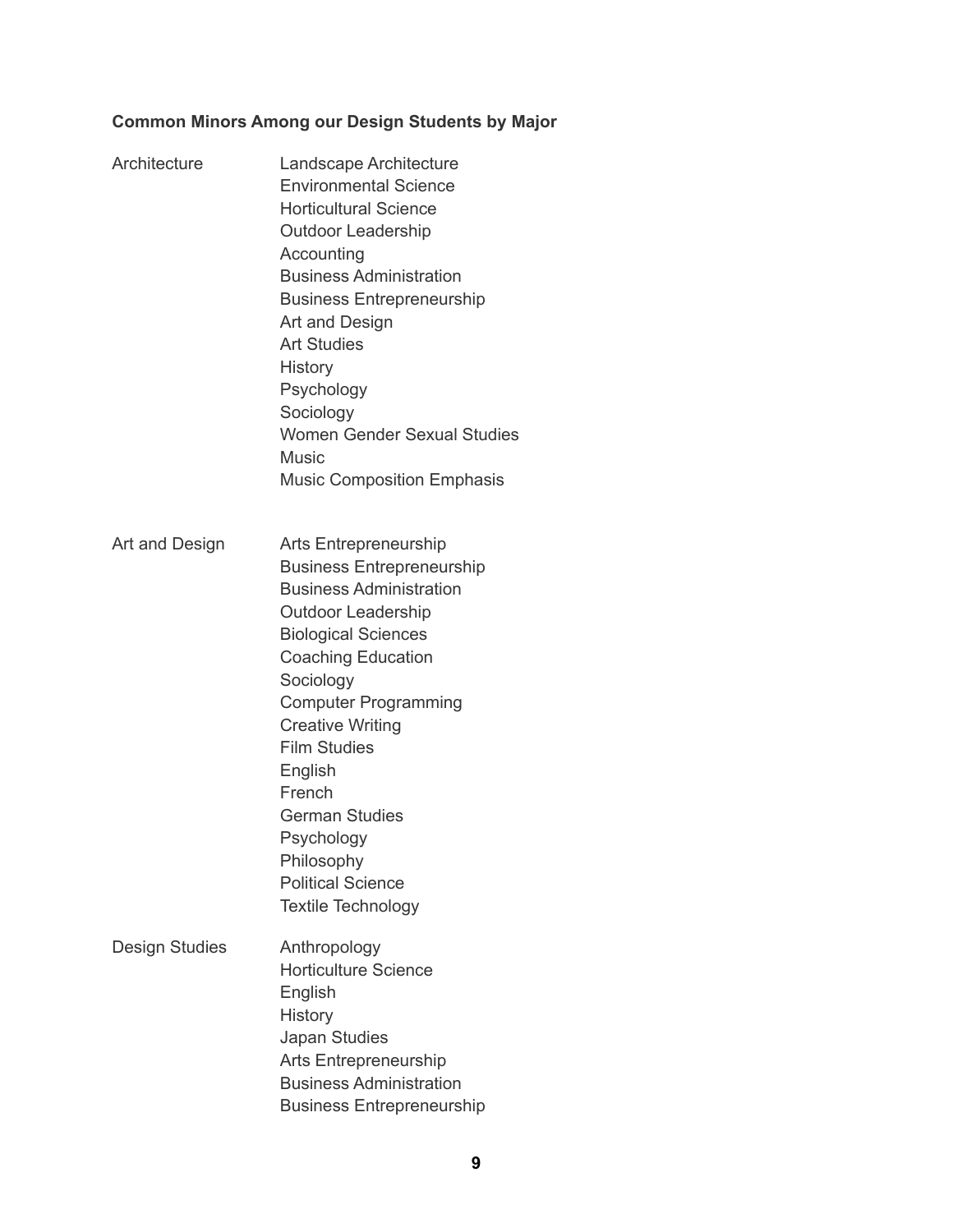|                          | <b>Nonprofit Studies</b><br><b>Textile Technology</b><br><b>Computer Programming</b><br><b>Graphic Communications</b><br><b>Creative Writing</b><br><b>Environmental Science</b><br>Landscape Architecture (NON-ARC Majors)<br><b>Film Studies</b><br>Japanese<br>Spanish<br><b>Italian Studies</b><br><b>Social Work</b><br>Psychology                                                                                                                                                                              |
|--------------------------|----------------------------------------------------------------------------------------------------------------------------------------------------------------------------------------------------------------------------------------------------------------------------------------------------------------------------------------------------------------------------------------------------------------------------------------------------------------------------------------------------------------------|
| Graphic Design           | Africana Studies<br>Anthropology<br><b>Art Studies</b><br>Art and Design<br><b>International Studies</b><br><b>Design Studies</b><br><b>Religious Studies</b><br><b>Arts Entrepreneurship</b><br><b>Business Administration</b><br><b>Business Entrepreneurship</b><br><b>Graphic Communications</b><br><b>Computer Programming</b><br><b>Environmental Education</b><br><b>Environmental Science</b><br>French<br>Japanese<br><b>Music Liberal Arts Emphasis</b><br><b>Music Performance Emphasis</b><br>Psychology |
| <b>Industrial Design</b> | <b>Cognitive Science</b><br><b>Environmental Science</b><br><b>Business Entrepreneurship</b><br>Geology<br><b>Graphic Communications</b><br><b>Graphic Design</b><br><b>International Studies</b><br><b>Music Performance Emphasis</b><br><b>Music</b>                                                                                                                                                                                                                                                               |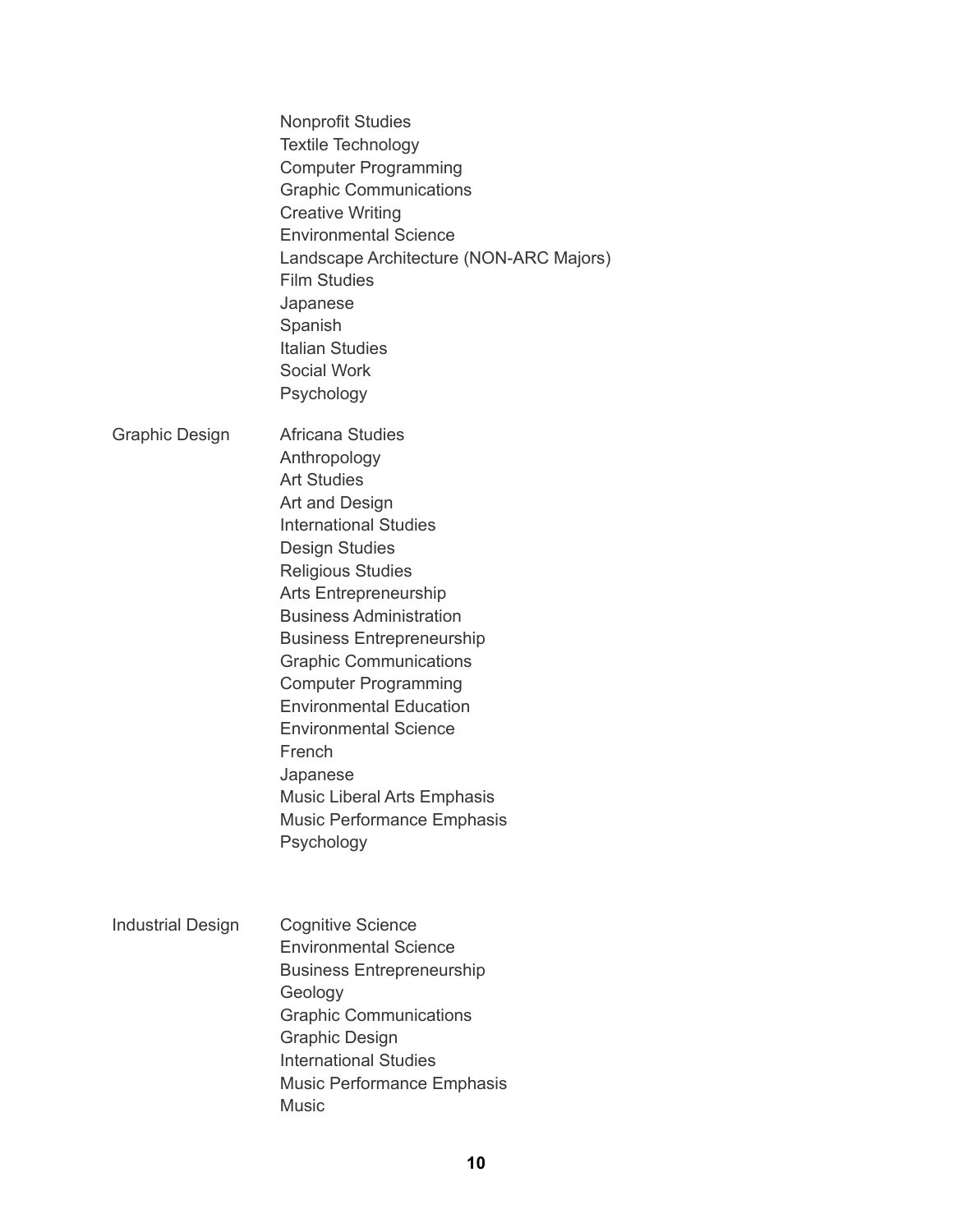Psychology Parks Recreation and tourism Tech, Engr and Design Education

## <span id="page-10-0"></span>**XII. Student of Concern**

If you have a student exhibiting concerning behavior, there are several ways to approach this:

- 1. Let them know you are concerned with an email checking in on him/her/them. An example prompt (which you're free to edit however you'd like) is provided [here](https://prevention.dasa.ncsu.edu/nc-state-cares/for-faculty-and-staff/caring-over-email/).
- 2. If you know they are under emotional distress, offer to personally walk them over to the [Counseling](https://counseling.dasa.ncsu.edu/) Center or share their contact information with them and follow up soon afterwards.
	- a. It would be helpful to familiarize yourself with the Counseling Center's [services](https://counseling.dasa.ncsu.edu/services/) and [processes](https://counseling.dasa.ncsu.edu/about-us/gettingstarted/) before doing this so you can understand the process and/or advocate for this resource.
	- b. Please note the [hours](https://counseling.dasa.ncsu.edu/about-us/location-and-hours/) on their website as it has been affected by COVID.
		- i. For after-hour mental health emergencies, please contact them at the number located in the blue box at the top of the Getting [Started](https://counseling.dasa.ncsu.edu/about-us/gettingstarted/) page.
	- c. If you are concerned about whether your student has visited the Counseling Center, you may follow up with him/her but if there is no response or update to this, it would be best to submit a CARES report.
- 3. Submit a CARES [report/referral](https://cm.maxient.com/reportingform.php?NCStateUniv&layout_id=2)
	- a. What is [CARES?](https://prevention.dasa.ncsu.edu/nc-state-cares/about/)
	- b. What [happens](https://prevention.dasa.ncsu.edu/nc-state-cares/what-happens-next/) after submitting a report?
		- i. [FAQ](https://prevention.dasa.ncsu.edu/nc-state-cares/frequently-asked-questions/) page
- 4. Refer students to contact Jenny Tiet, Academic Advisor, at Brooks 225 or [jtiet@ncsu.edu](mailto:jtiet@ncsu.edu) to share their concerns and learn more about the resources available on campus. You are welcome to contact Jenny directly to ask her to reach out to the student as well.
- 5. Did the student share some information with you? You can refer them directly to these available on-campus resources too:
	- a. Food Insecurity: [Feed](https://feedthepack.dasa.ncsu.edu/) the Pack (students need to complete the [Patron](https://feedthepack.dasa.ncsu.edu/what-to-expect-in-the-pantry/) [Information](https://feedthepack.dasa.ncsu.edu/what-to-expect-in-the-pantry/) Form before visiting) or Pack [Essentials](https://dasa.ncsu.edu/support-and-advocacy/pack-essentials/)
	- b. Financial Insecurity: Student [Emergency](https://dasa.ncsu.edu/support-and-advocacy/pack-essentials/student-emergency-fund/) Funds (apply for Pack [Essentials\)](https://docs.google.com/forms/d/e/1FAIpQLSdSAxjkVhhl_ValrxcXa5r8tf_wo6Q8p1M5HDnQUfTHc8y45A/viewform) or other Financial [Resources](https://dasa.ncsu.edu/support-and-advocacy/pack-essentials/financial-resources/)
	- c. Legal Advice: Student Legal [Services](https://studentlegal.dasa.ncsu.edu/) (free legal aid for all NCSU students; including notaries for students/staff/faculty)
	- d. Complaint about the University or wishes for immediate resources: [Student](https://ombuds.dasa.ncsu.edu/how-an-ombuds-helps/) Ombuds [Services](https://ombuds.dasa.ncsu.edu/how-an-ombuds-helps/)
- 6. If the student isn't willing to share their details but you understand they need help, you can send them directly to Student Ombuds [Services.](https://ombuds.dasa.ncsu.edu/how-an-ombuds-helps/)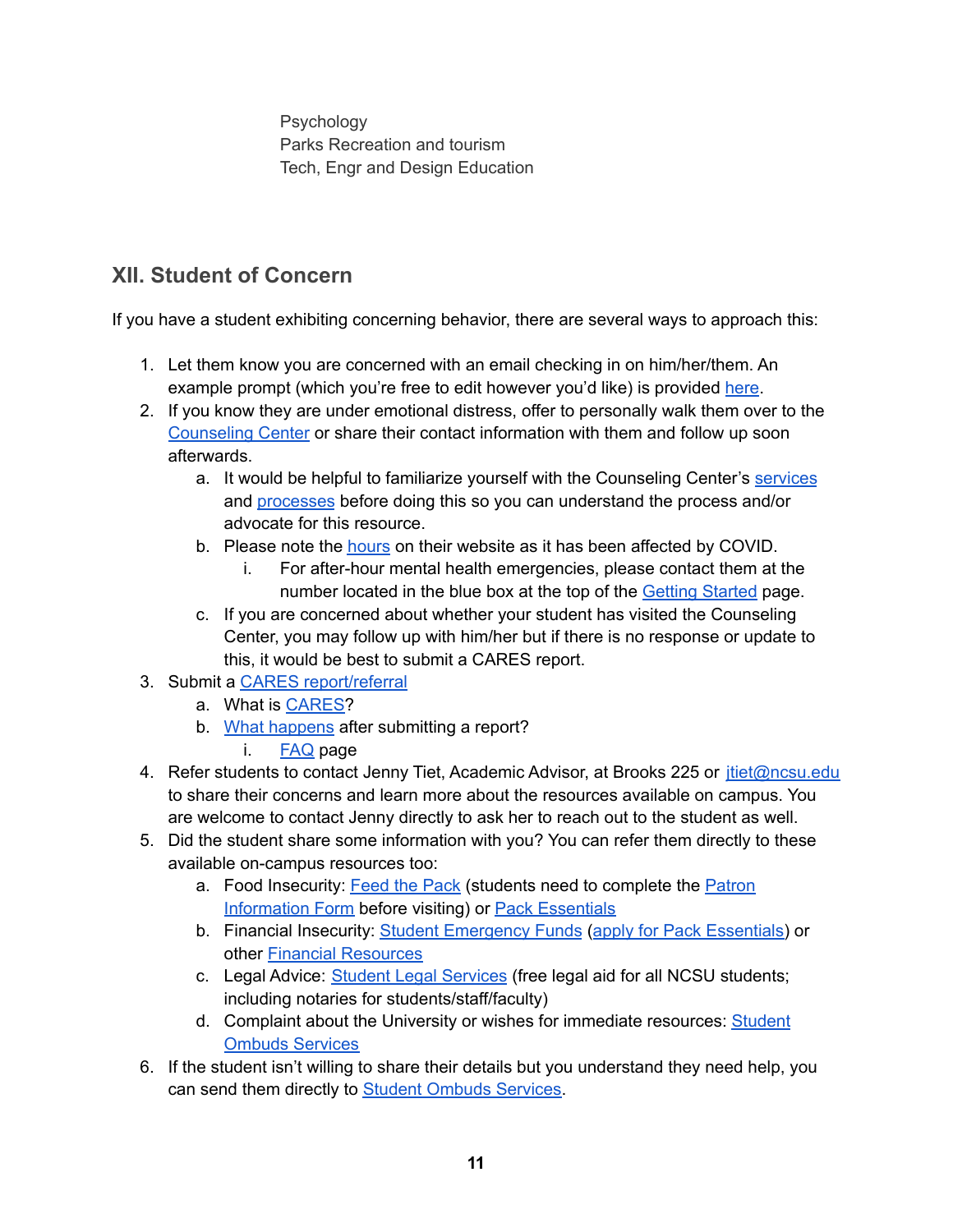## <span id="page-11-0"></span>**XIII. Readmission**

- 1. Any undergrad and Agricultural Institute student who fails to enroll for any Fall or Spring semester must apply for [readmission](https://studentservices.ncsu.edu/your-degree/readmission/) to continue their degree program ([policy\)](https://studentservices.ncsu.edu/your-degree/readmission/). Note: Student must pay a \$60 non-refundable readmission fee to Dept of Registration and Records.
- 2. Application Dates for readmission are listed [here](https://studentservices.ncsu.edu/your-degree/readmission/).

For example, if a Design student withdrew Fall semester and wished to return Spring semester then she only needs to submit a readmission application and RDS form (no need to reapply and submit a portfolio - already been accepted into the Design program. Do not repeat the process). Along with paying a \$60 readmission fee.

## <span id="page-11-1"></span>**XIV. Service Animals and Emotional Support Animals**

**Service Animals** are allowed to accompany their handlers everywhere, with some exceptions. Individuals who travel with a service animal are not required to register or provide proof of a disability.

**ESAs** are restricted to housing areas only and must be registered with DRO.

Visit DRO's Animals on [Campus](https://dro.dasa.ncsu.edu/animals-on-campus/) page for detailed information.

## <span id="page-11-2"></span>**XV. Study Abroad**

Study Abroad [Resources](https://studyabroad.ncsu.edu/study-abroad-resources-for-academic-advisors/) for Academic Advisors

Our College of Design Study Abroad Liaison: Lindsay Hughes, *Ihughes6@ncsu.edu* 

- 1. What are the benefits of [studying](https://studyabroad.ncsu.edu/benefits-of-studying-abroad/) abroad?
- 2. Check out Programs by Area of Study to narrow program options
- 3. Encourage students to visit our website (including [funding](https://studyabroad.ncsu.edu/funding/) info) OR come to a [Study](https://studyabroad.ncsu.edu/application-process-2/study-abroad-101/) [Abroad](https://studyabroad.ncsu.edu/application-process-2/study-abroad-101/) 101 session.
	- a. How to [Apply](https://studyabroad.ncsu.edu/how-to-apply/) (for students)
	- b. Inquiry about student transcripts? Contact [Stephanie](mailto:sbweisfe@ncsu.edu) Weisfield as she processes students' transcripts from their study abroad experiences.

Once transcripts are received at the Study Abroad Office, they are uploaded into OnBase then college [coordinators](https://studyabroad.ncsu.edu/college-transfer-credit-coordinators/) within the department will evaluate and work with Records and Registration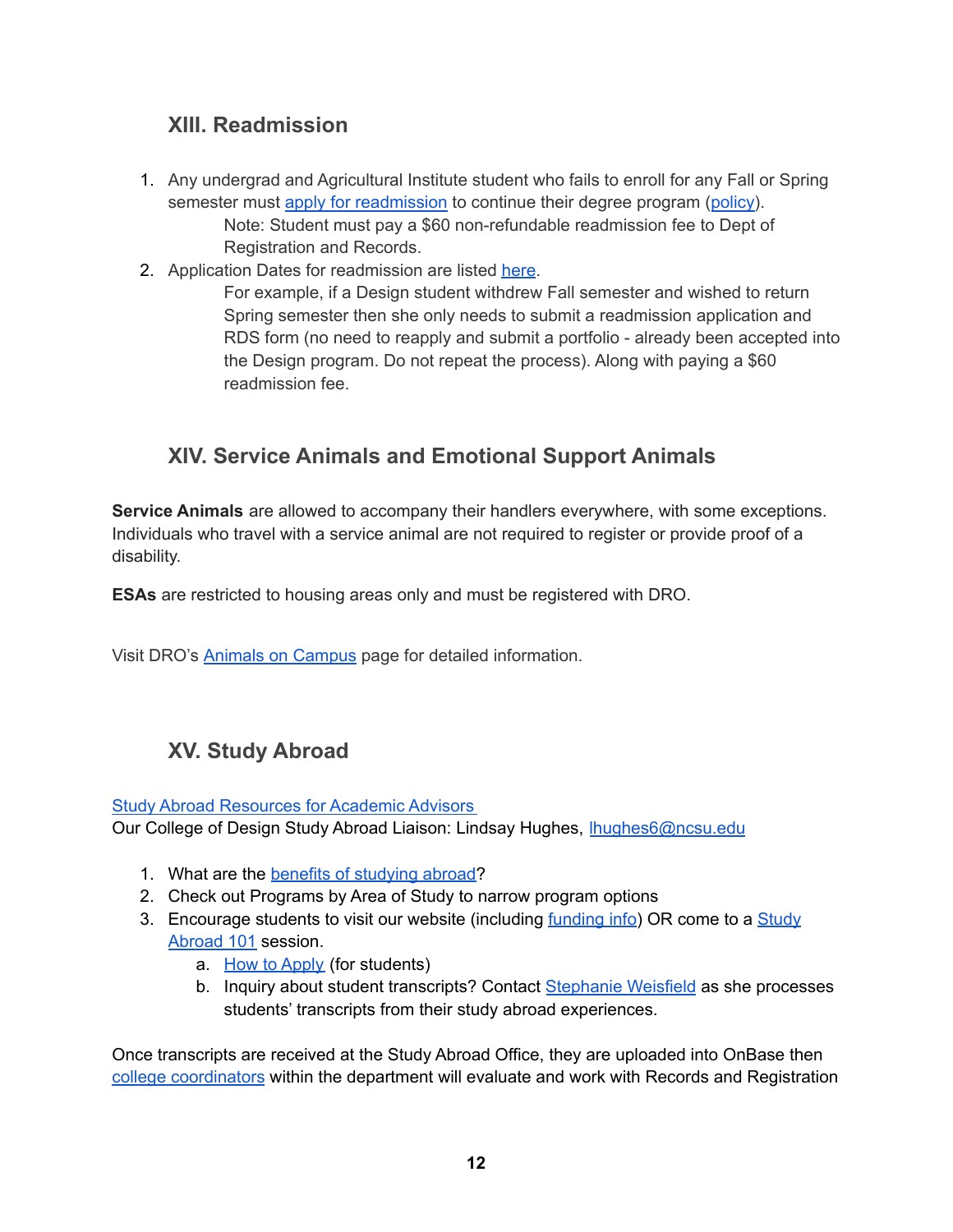to post the credits. You can find more info about the process on our Credit [Abroad](https://studyabroad.ncsu.edu/creditabroad/) page under "Upon Return."

## <span id="page-12-0"></span>**XVI. Tools for Enrolling**

#### **Enrollment Window**

Enrollment access dates are listed on the [Enrollment](https://ncsu.us6.list-manage.com/track/click?u=59cd6a80e7&id=7ba2aacc43&e=b78b1c6124) Calendar on the Student Services Center website. You can also view Enrollment Access Dates and times for all of your students/advisees in a list within MyPack Portal:

MyPack Portal > Student Information System homepage > Advising tile > 'Advisor Center' folder > 'My Advisees' tab > select 'Detailed Advisee List' at the bottom of the list > Check 'Enrollment Date' as a display field for the report

#### **Eight Semester Display**

This SAMPLE layout provides SUGGESTIONS on what classes to take each semester. Design courses are relatively set in stone and often sequential; however…

> - Architecture students: The first Architecture plan listed on the site below is the one year program (Bachelor of Architecture). All incoming students receiving this information should follow the 4 year degree program of the Bachelor of Environmental Design in Architecture (BEDA).

Eight Semester Display: <https://oucc.dasa.ncsu.edu/design-dn/>

#### **General Education Program (GEP) courses**

GEP courses (such as Humanities, Natural Science, Health & Fitness, etc.) are required courses that provide students with an opportunity to experience diverse and integrative disciplinary perspectives. The subjects for GEP courses vary, so you should choose GEP courses with subjects that are of interest to you! When viewing the eight semester display you will see GEP courses listed during certain semesters. Remember, the eight semester display is a suggestion of when to take courses. GEP courses are flexible and most can be taken at any time before graduation.

#### GEP Courses:

<https://oucc.dasa.ncsu.edu/general-education-program-gep/gep-course-lists-2/> and also on your degree audit.

#### **Degree Audit**

This is a listing of all the classes/subject areas that must be complete in order for you to graduate. The degree audit shows you all of your course options (click "Requirement Details" where applicable to see a listing of courses), shows you what courses you have and have not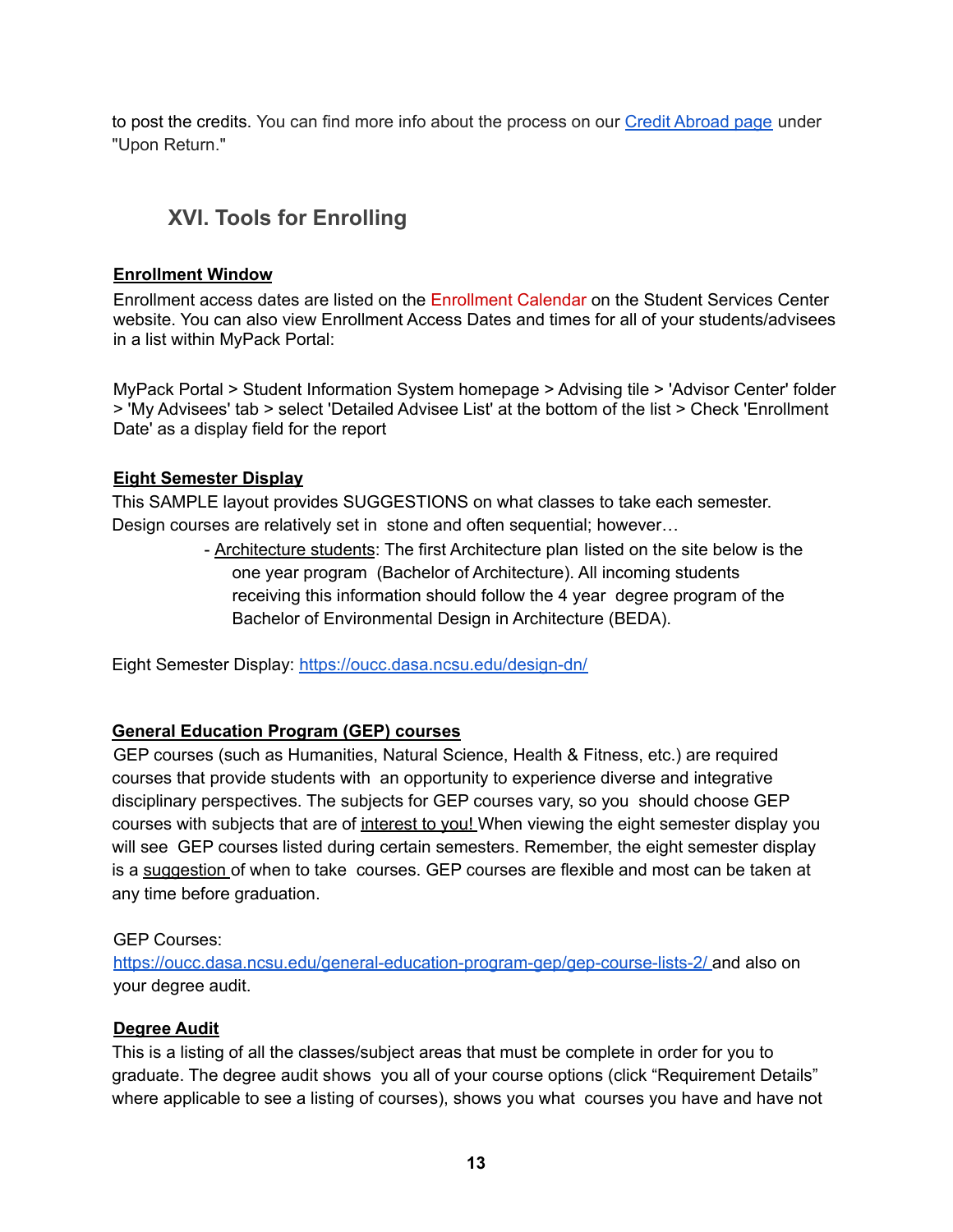met requirements for, and which courses you are currently enrolled in. Every student has a personal degree audit within MyPACK.

#### **Registering for Classes**

Detailed information on the MyPack system and Enrollment Wizard, please visit:

<https://studentservices.ncsu.edu/your-classes/registration/>

#### **Helpful videos from Donna Burton at AAPS:**

**[Enrollment](https://ncsu.hosted.panopto.com/Panopto/Pages/Viewer.aspx?id=671715ab-94cb-464f-92f0-ae40012625ee) Basics**

**[Creating](https://ncsu.hosted.panopto.com/Panopto/Pages/Viewer.aspx?id=11d93bf1-7521-450b-a019-ae40011b25e6) a Detailed Advisee List**

**Holds on [Registration](https://ncsu.hosted.panopto.com/Panopto/Pages/Viewer.aspx?id=9395e4d4-155d-4c0d-854f-ae40011d44a6)**

## <span id="page-13-0"></span>**XVII. Financial Aid**

As you begin helping your students prepare to register for the upcoming term, we would like to remind you that financial aid eligibility is determined by a student's enrolled course load, and only courses that meet degree requirements are included in that calculation.

This can include majors or minors, but does **not** include certificates. Non-degree coursework does **not** count toward federal or state financial aid eligibility.

The **degree audit** has tools in place that allow students and advisors to better plan a path to graduation and see how current and future courses will apply to their degree and meet financial aid eligibility requirements. Information on moves, waivers, and custom requirements is available on the [MyPack](https://ncsu.us6.list-manage.com/track/click?u=59cd6a80e7&id=689a555057&e=b78b1c6124) Portal User Guide.

If you have any questions about what this means for students, please see our [website](https://ncsu.us6.list-manage.com/track/click?u=59cd6a80e7&id=279c452cdc&e=b78b1c6124) for frequently asked questions and important information.

<span id="page-13-1"></span>Please refer students to their [financial](https://emas.ncsu.edu/about/employers/scholarships-and-financial-aid-staff/) aid advisor (assigned by last names) for any financial aid questions.

## **XVIII. International Student Registration**

The SEVP guidance easing the restrictions on on-line enrollment for F-1 students is set to sunset this Spring. While the government may yet issue some flexibility for next year, we are